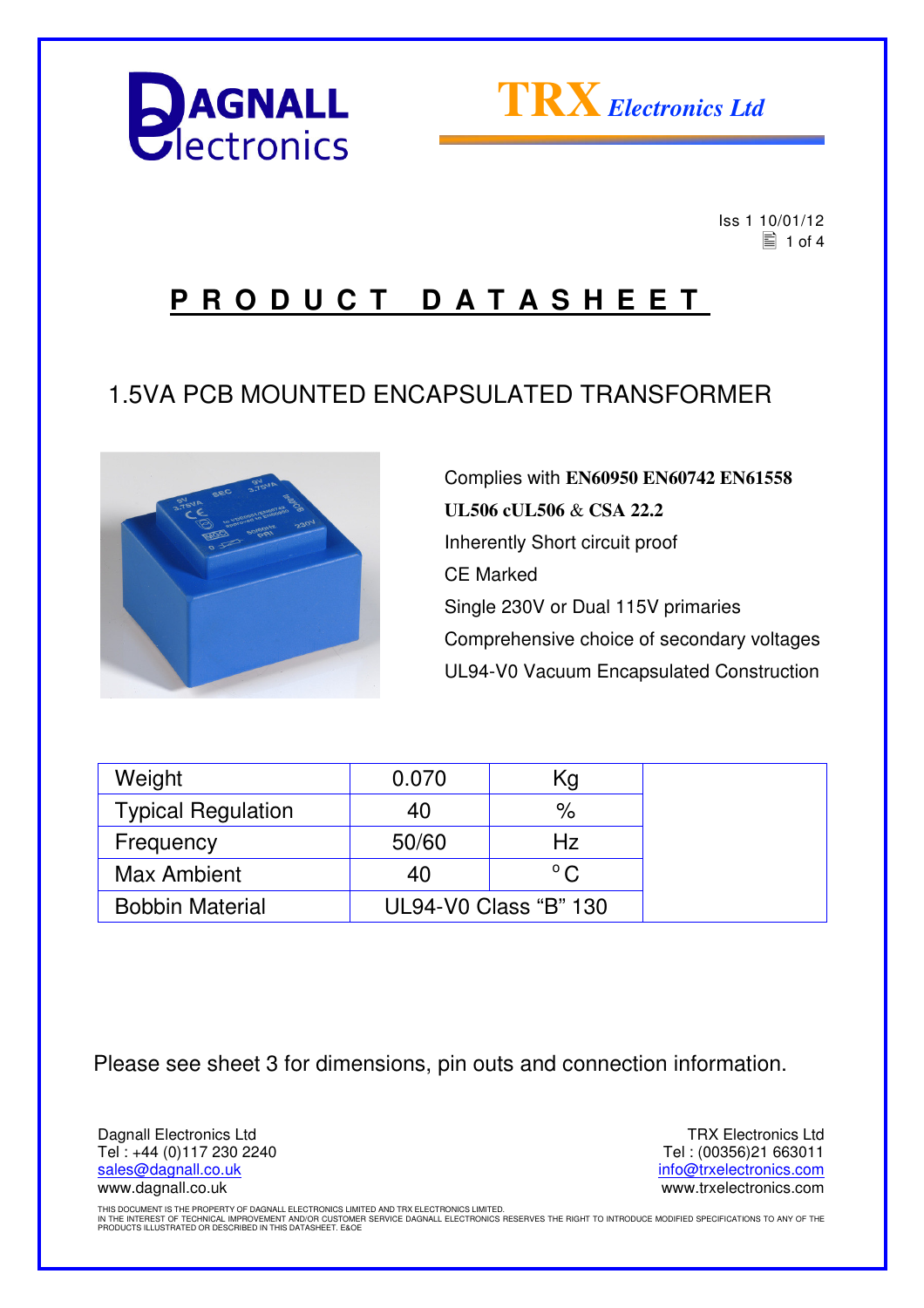



Part Numbers

| Part No           | Primary     | Secondary | Recommended<br><b>Secondary Fuse</b>                                                           |
|-------------------|-------------|-----------|------------------------------------------------------------------------------------------------|
| D <sub>2005</sub> | 230         | $6 + 6$   | <b>Not</b><br>Required,<br>all<br>parts<br>are<br>Inherently<br><b>Short-Circuit</b><br>Proof. |
| D <sub>2006</sub> | 230         | $8 + 8$   |                                                                                                |
| D <sub>2007</sub> | 230         | $9 + 9$   |                                                                                                |
| D <sub>2008</sub> | 230         | $12 + 12$ |                                                                                                |
| D <sub>2009</sub> | 230         | $15 + 15$ |                                                                                                |
| D <sub>2010</sub> | 230         | $24 + 24$ |                                                                                                |
|                   |             |           |                                                                                                |
| D <sub>2011</sub> | $115 + 115$ | $6 + 6$   |                                                                                                |
| D <sub>2012</sub> | $115 + 115$ | $8 + 8$   |                                                                                                |
| D2013             | $115 + 115$ | $9 + 9$   |                                                                                                |
| D <sub>2014</sub> | $115 + 115$ | $12+12$   |                                                                                                |
| D <sub>2015</sub> | $115 + 115$ | $15 + 15$ |                                                                                                |
| D2016             | $115 + 115$ | $24 + 24$ |                                                                                                |

Dagnall Electronics Ltd Tel : +44 (0)117 230 2240 sales@dagnall.co.uk www.dagnall.co.uk

TRX Electronics Ltd Tel : (00356)21 663011 info@trxelectronics.com www.trxelectronics.com

THIS DOCUMENT IS THE PROPERTY OF DAGNALL ELECTRONICS LIMITED AND TRX ELECTRONICS LIMITED.<br>IN THE INTEREST OF TECHNICAL IMPROVEMENT AND/OR CUSTOMER SERVICE DAGNALL ELECTRONICS RESERVES THE RIGHT TO INTRODUCE MODIFIED SPECIF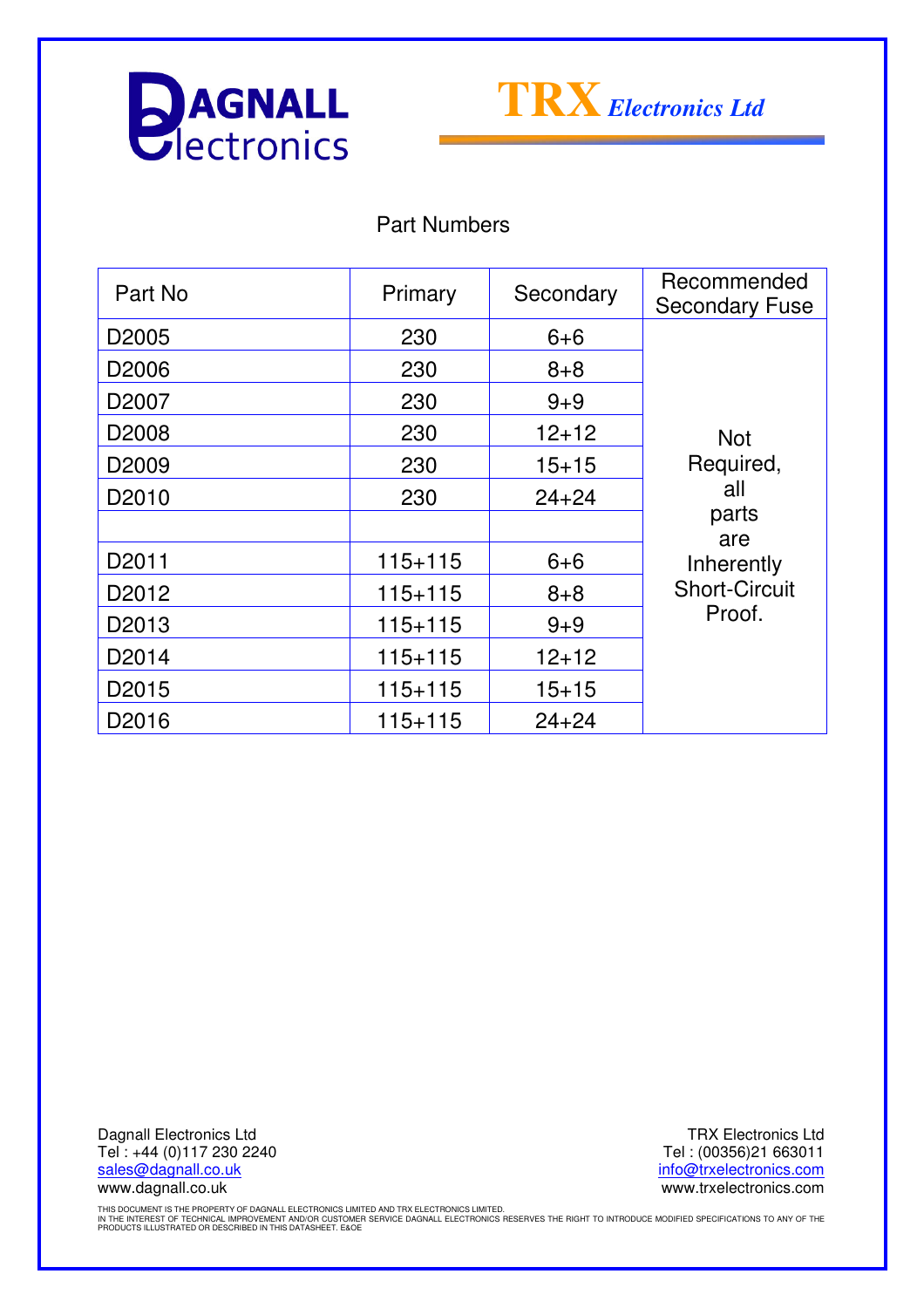



# PRODUCT DATASHEET

#### **1.5VA PCB MOUNTED ENCAPSULATED TRANSFORMER**

Outline Drawing 230V version









Outline Drawing dual 115V version







 $20<sub>0</sub>$  $20.0$ 

PCB Pins 0.635mm Sq Pin length 5 0mm Hole size 1.0mm

5mm pin grid Note additional secondary pin, for identification.

**Dagnall Electronics Ltd** Tel: +44 (0)117 230 2240 sales@dagnall.co.uk www.dagnall.co.uk

**TRX Electronics Ltd** Tel: (00356)21 663011 info@trxelectronics.com www.trxelectronics.com

THIS DOCUMENT IS THE PROPERTY OF DAGNALL ELECTRONICS LIMITED AND TRX ELECTRONICS LIMITED.IN THE INTEREST OF TECHNICAL IMPROVEMENT AND/OR CUSTOMER SERVICE DAGNALL ELECTRONICS RESERVES THE RIGHT TO INTRODUCE MODIFIED SPECIFICATIONS TO ANY OF THE PRODUCTS ILLUSTRATED OR DESCRIBED IN THIS DATASHEET. **F&OF**